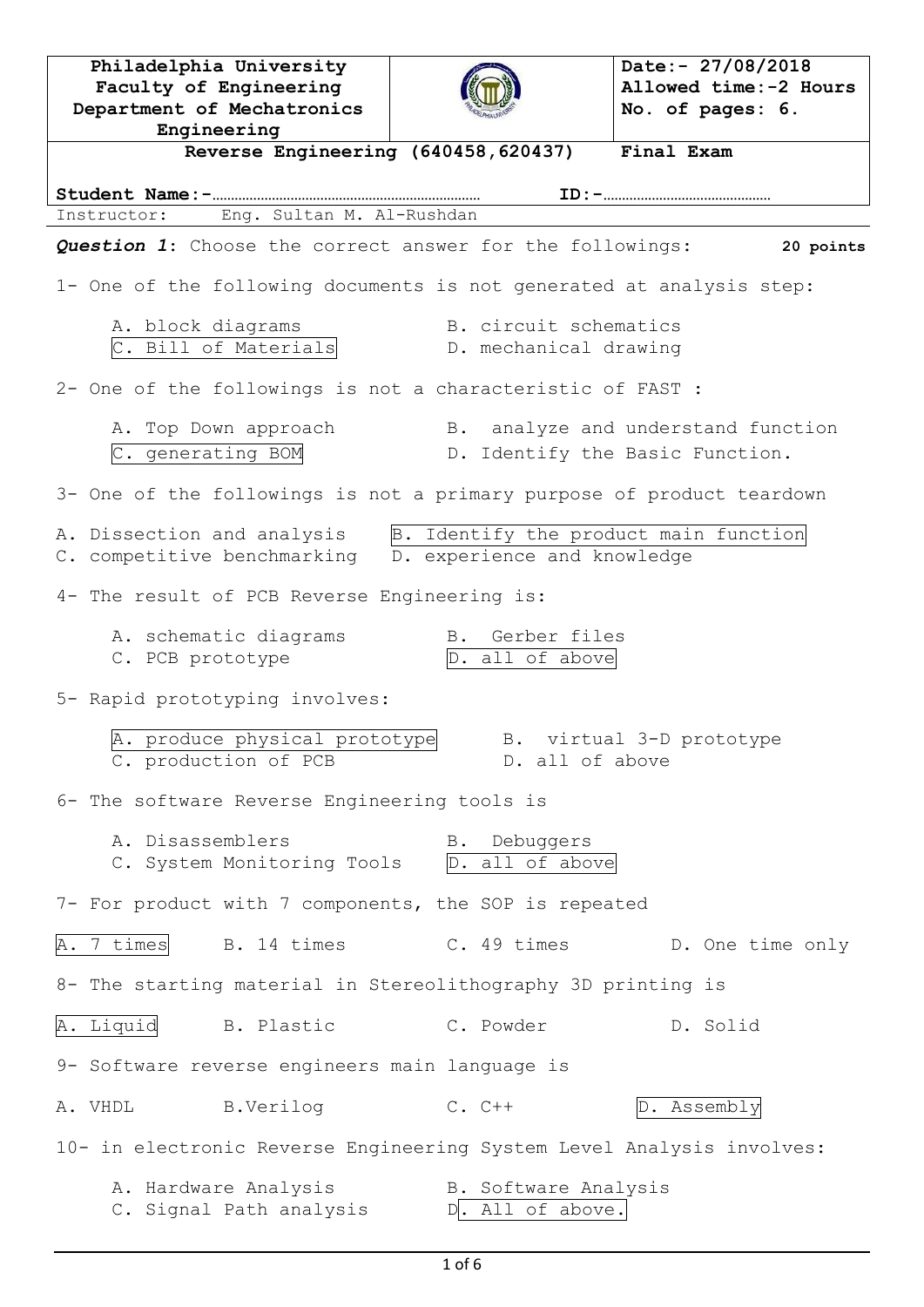## *Question 2*: Define the following terms: **8 points**

SWAT: is a purpose of tear down a product which involve identifying Strengths, Weaknesses, Opportunities, and Threats

BOM: Bill of Materials is a list of the raw materials, sub-assemblies, intermediate assemblies, sub-components, components, parts and the quantities of each needed to manufacture an end product.

SOP: Subtract and Operate procedure which is a used to identify subfunctions as main functions using Bottom-up approach where its Principle is to remove a part and see what happens, this process is repeated n times where n is the number of components in the product.

NetList: information defining inter-component connections for a PCB

*Question 3*: What are the basic category of Rapid Prototyping: **4 points**

- 1. Material removal RP machining, using a dedicated CNC machine that is available to the design department on short notice
- 2. Material addition RP adds layers of material one at a time to build the solid part from bottom to top

*Question 5*:Explain the principle of Binder Jetting 3D printing. **6 points**

- (1) powder layer is deposited.
- (2) ink-jet printing of areas that will become the part.
- (3) piston is lowered for next layer.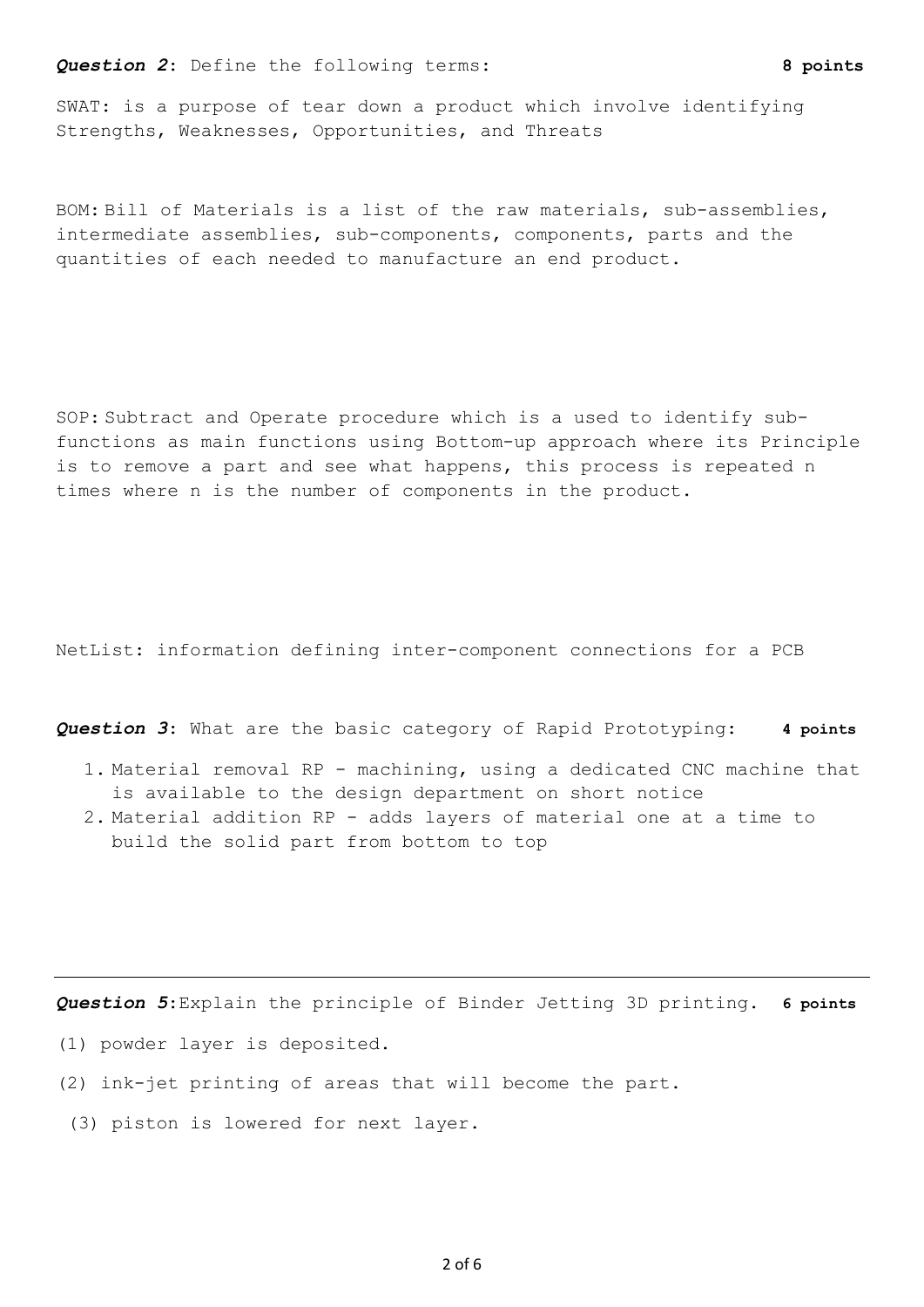*Question 6*:Compare between contact probs and laser probs in term of advantages and disadvantages: **10 points**

|                  | Advantages                                                                | Disadvantages                                                                         |  |
|------------------|---------------------------------------------------------------------------|---------------------------------------------------------------------------------------|--|
| Contact<br>Probs | Very fast scanning<br>Very precise<br>Possibility of manual<br>scanning   | Not appropriate for soft<br>material<br>Scanning of unknown surfaces is<br>difficult  |  |
| Laser<br>Probs   | Precise and fast in z-<br>direction<br>Possible to scan soft<br>materials | High price equipment<br>Does not work on reflective<br>materials<br>Sensitive to dust |  |

*Question 7*: For the computer printer below draw a black Box model that represent the inputs and outputs. **6 points**

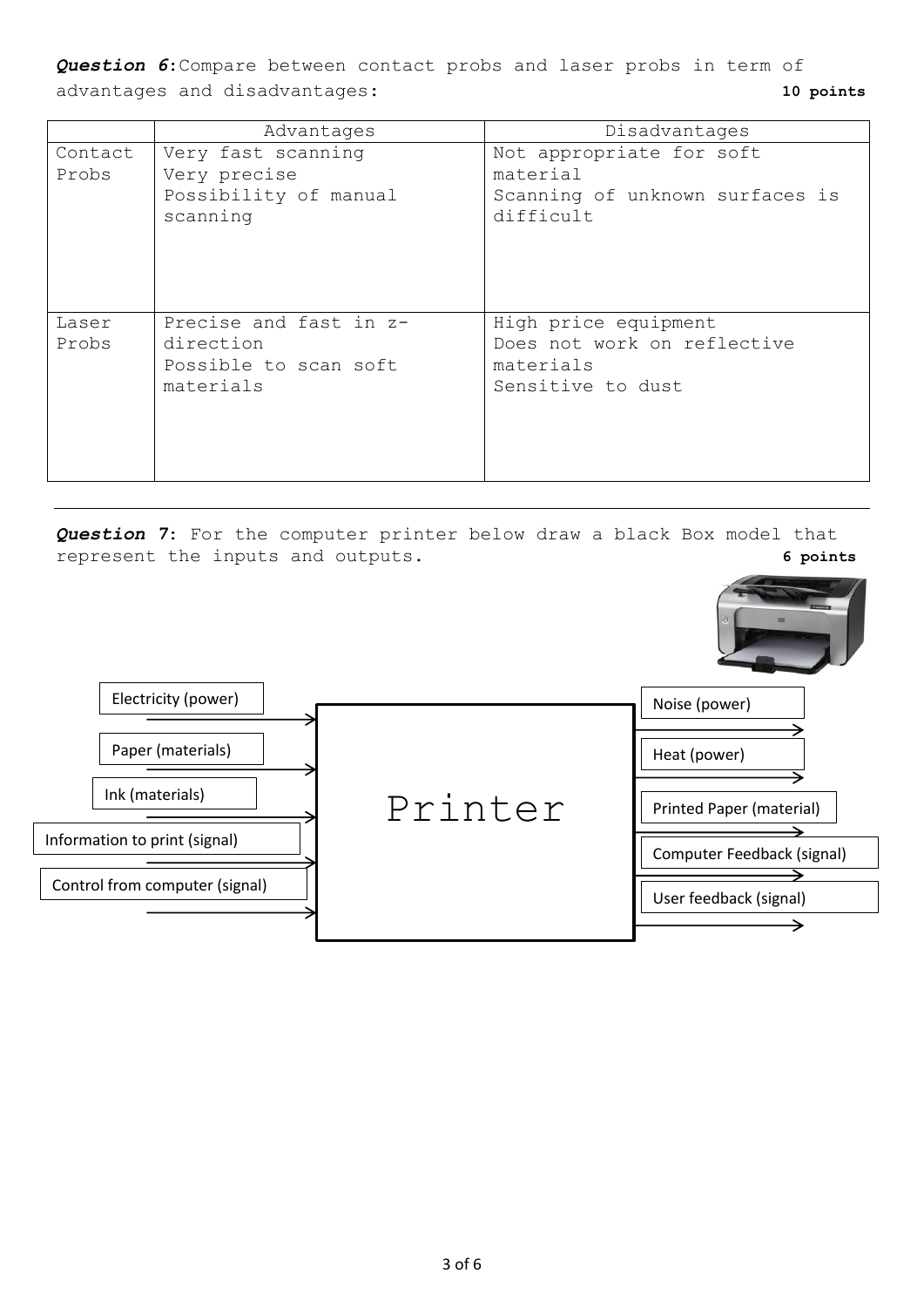*Question 8*: Given the following assembly code; analyze the program then draw the block diagram of the operation. **12 points**

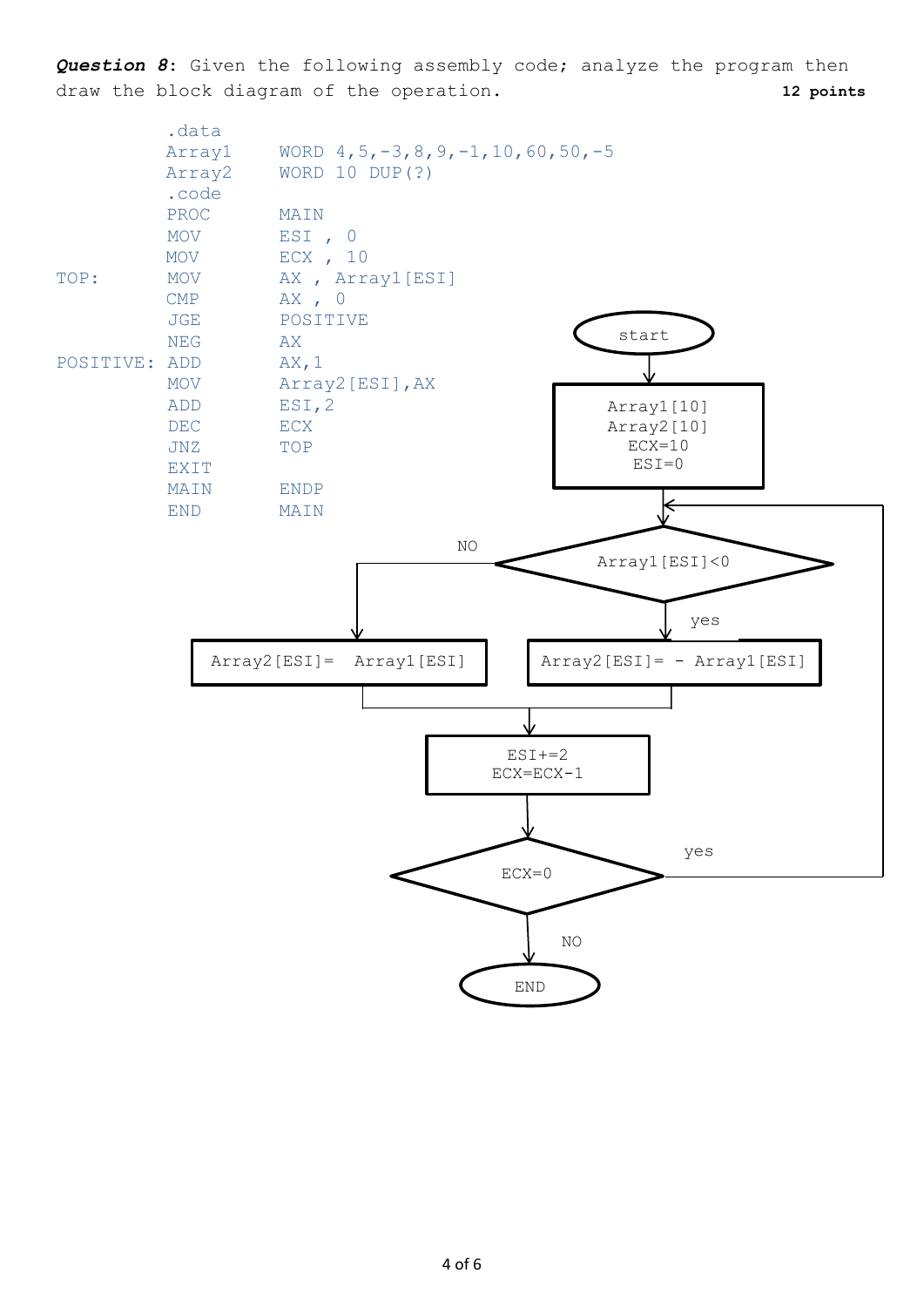*Question 9*: Given the following VHDL code: draw the combinational circuits which represent. **10 points**



*Question 10:* For the following power screwdriver suggest a FAST model. **12 points**